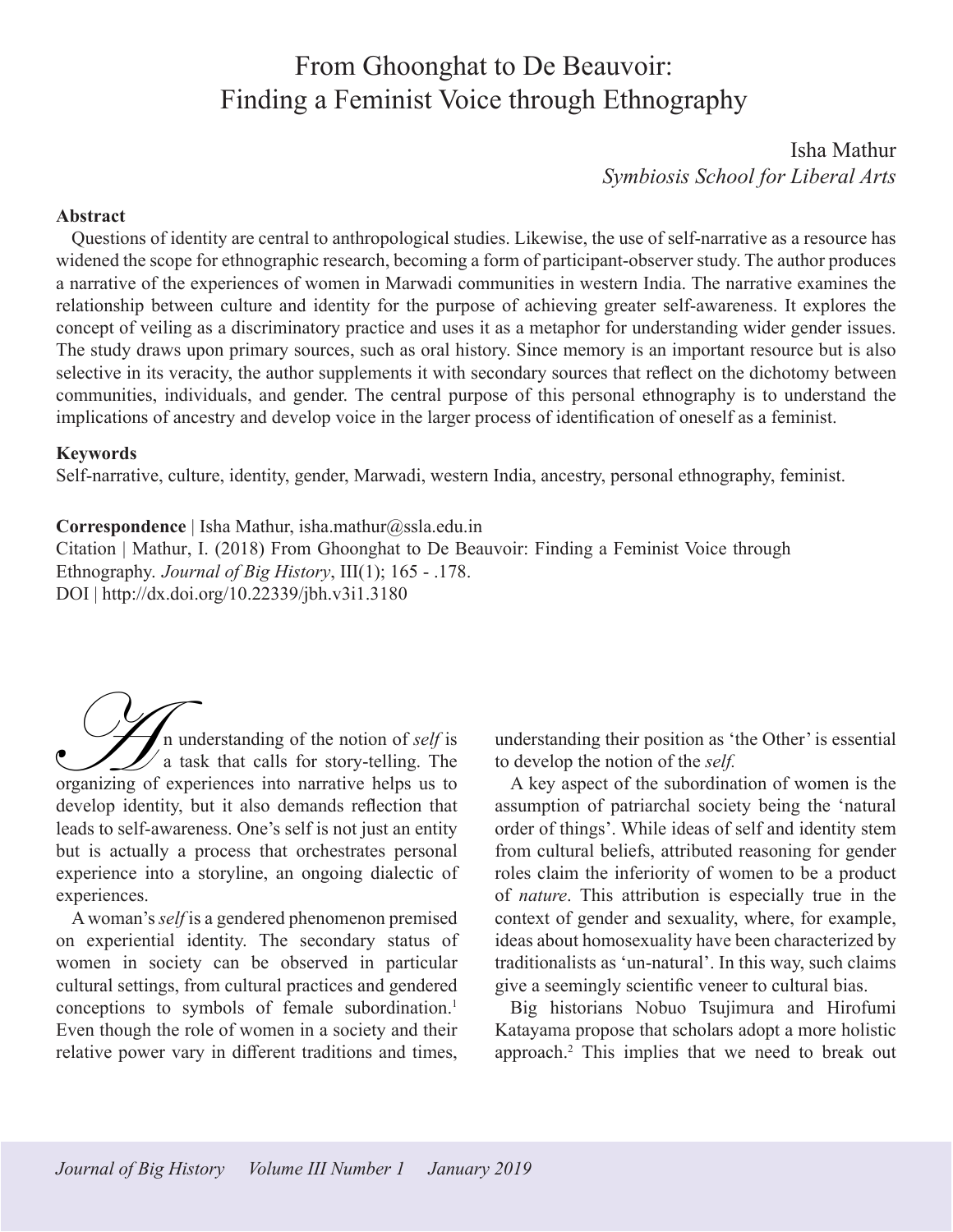<span id="page-1-0"></span>of categorical and fragmented thinking to achieve a larger reality. It includes the understanding of our world beyond anthropocentric ways. By understanding gender as a phenomenon in human societies and the animal kingdom, I seek to transcend categorical thinking as characterised by religions, politics and cultures, so as to bring to the forefront an awareness of connectivity.

This is more than just an academic concern. I belong to the Marwadi ethnic group in India, so my objective is also to explore the formation of my own identity as a feminist by investigating the gendered practices of our community. Through an analysis of the practice of veiling as a metaphor for seclusion and subjugation among the Marwadi, I aim to understand the social complexity of larger gendered phenomenon and contest the basis of its universal and seemingly natural logic.

# *Darwinian Evolution:*

## *From Biological Differences to the Gender Binary*

Beyond traditionalist forms of gender inequality, Darwin's theory of evolution contributed to relegating women to an inferior position in society. It provided a seemingly scientific and rational account of women's roles, such that 'natural' differences between males and females were seen to be the result of evolution, in a process that rendered males biologically and intellectually superior[.3](#page-12-0)

The concept of female inferiority was a direct outcome of Darwin's model of sexual selection, which lies at the centre of his evolutionary theory. Darwin stated that, in the process of mating, males actively compete to prove their intellectual and physical superiority, while females are just passive recipients. Therefore, sexual selection worked on two levels – the competition between males to pass on the fittest genes and the female choice of a mate. In Darwin's conceptualization, sexual selection is the struggle of active males for the possession of passive females.

The biological differences between males and females in a binary scheme of inferior and superior categories also appeared in Darwin's discussion of anthropomorphic models in *The Descent of Man*. He asserted that 'savages', who were said to possess smaller brains and whose lives were dominated by instinct rather than reason, were at a similar level as women. This extension was premised on the argument that women's power of intuition and rapid perception were characteristics of lower races.<sup>[4](#page-12-0)</sup> The later-evolved gap between male and female in 'civilized' societies led some scientists to classify the sexes as two distinctive 'psychological species', males as *homo frontalis* and females as *homo parietalis*. [5](#page-12-0)

Darwin's extrapolation of biological differences into differences of social power-dynamics led to a binary understanding of gender that compartmentalised males as the epitome of intellectual and physical strength and females as sexually coy, submissive, and docile. The concepts concluded that males and females obey universal templates and that deviations from these templates are abnormal. Moving from his discussion of peacocks to people, Darwin concluded that equality was a scientific impossibility, due to the naturally disadvantaged position occupied by females.

Over the years, researchers have come to see that this sexual selection model is inadequate for addressing real-world animal diversity. They point out that Darwin erroneously extrapolated his observations of particular species to formulate universal gendered norms and that it is necessary to place his understanding of sexual selection and its social impact on gender within the contextual framework of the Victorian era. For example, his view of the power dynamics between males and females stemmed from biological determinism, which Victorians tended to see as an inescapable outcome of nature. Darwin's model of sexual selection became so influential that scientists of his day considered the opposing literature to be of minor importance. However, many academics today challenge his model by asserting that it stemmed from his existing binary understanding of gender. The absence of counter examples in his theory not only neglected real world animal diversity, but also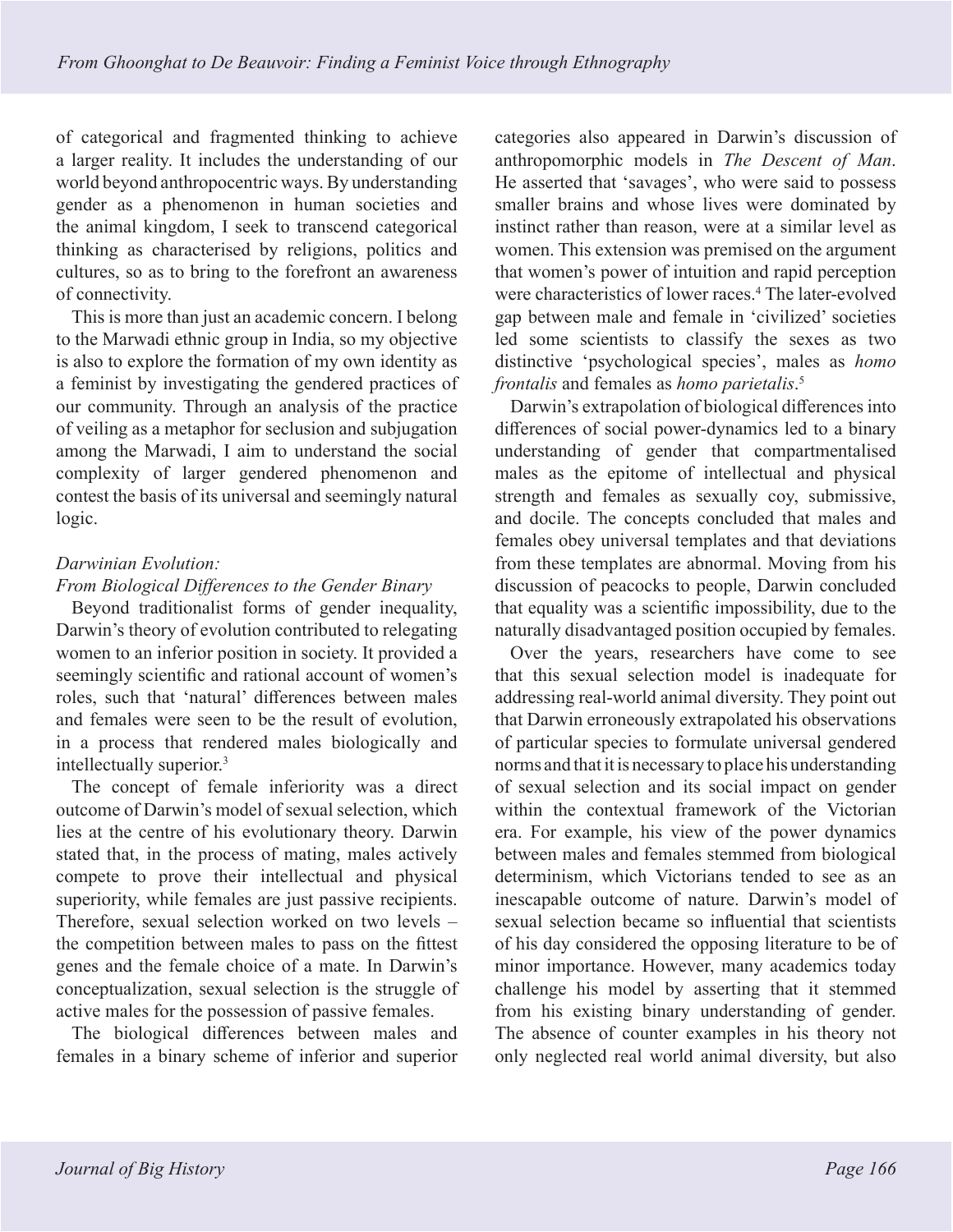<span id="page-2-0"></span>indicated a tendency to focus solely on the instances that substantiated his thesis. As a result, his research is not only charged with confirmation bias, but is also criticized for compounding the gender problem. [6](#page-12-0)

A lot of more detailed and wider-ranging research has been done since the time of Darwin, including on the varieties of gender expression. A primary assumption that has been challenged is the belief that an organism is solely male or female for life. Modern researchers have shown that the most common body form among plants and half of the animal kingdom is for an individual to be both male and female, at least at different points in their life cycle. In alligators and crocodiles, as well as for some turtles and lizards, sex is determined by the temperature at which eggs are raised. Another antiquated assumption was that only females give birth. In some species, however, females deposit eggs in the pouch of the male, who incubate them until birth. It was also a commonly held view that males have XY chromosomes, while females have XX. In birds, the reverse is true, and, in others, males and females have no difference in chromosomes.

Other mistaken notions included the existence of only two genders, corresponding to two sexes, such that males have penises, females lactate, and males control females. Research has since shown the existence of three or more genders, with organs of each sex that have the ability to occur in two or more forms. In the spotted hyena, females have a penislike structure, while, for the fruit bat of Malaysia and Borneo, males have lactating mammary glands. In other species, females control males and the mating interaction – the notion of female passivity and male superiority is reversed. Moreover, there are species in which females do not prefer a dominant male and, often, lifelong monogamy for both sexes is rare.[7](#page-12-0)

These assumptions have led to a gender binary that assumes the qualities that define male and female are compartmentalized, innate, and based entirely on their sex. Not only are these beliefs inconsistent with realworld diversity, but exceptions or outliers that ought to have been excluded have been presented as a norm.

While Darwin may not have foreseen the influence of his scientific work on society, his theory of sexual selection and beliefs about gender has had a significant impact on society.<sup>[8](#page-12-0)</sup>

Gender dynamics also impacted the way in which women conceived of their own identity. Some women identified themselves as a lower order, compared to men, and believed these qualities to be innate. This implied that women themselves conformed to the idea that education and greater political representation could do little to modify their *innate* nature. Some stated they were better *fitted* to subjects such as chemistry or botany that required 'a capacity for noting details with patience and delicacy.['9](#page-12-0) The common belief upholding the gender binary was that biology, rather than social conditioning, was the primary source of social powerstructures. Attributing it to nature validated these beliefs by neglecting the critical influence of culture, family, environment, societal norms, and the fact that, in Darwin's time, few occupational and intellectual opportunities existed for women.

This situation was not looked on as an unfavourable outcome of the gender binary, but instead as a reason for it. One of the major factors that women were defined as the 'other' is because their social role in Darwin's time was largely restricted to childrearing and housekeeping. Constraints on education and employment by law and custom led to erroneous comparisons between male and female abilities[.10](#page-12-0) Given the amount of contrasting literature that has emerged since then, it is important to reassess the still existing beliefs concerning gender roles. Even if sexual selection were to operate differently on males and females, males would pass on their apparently superior genes to both sons and daughters. Moreover, the offspring, specifically the male offspring, receive genes from both the parents.<sup>11</sup>

Beyond a modern reassessment of the gender binary in the animal kingdom, human societies and their cultures also need reassessment in respect to the lower values placed on women. The process of *mutualization*, as articulated by Big Historians, is one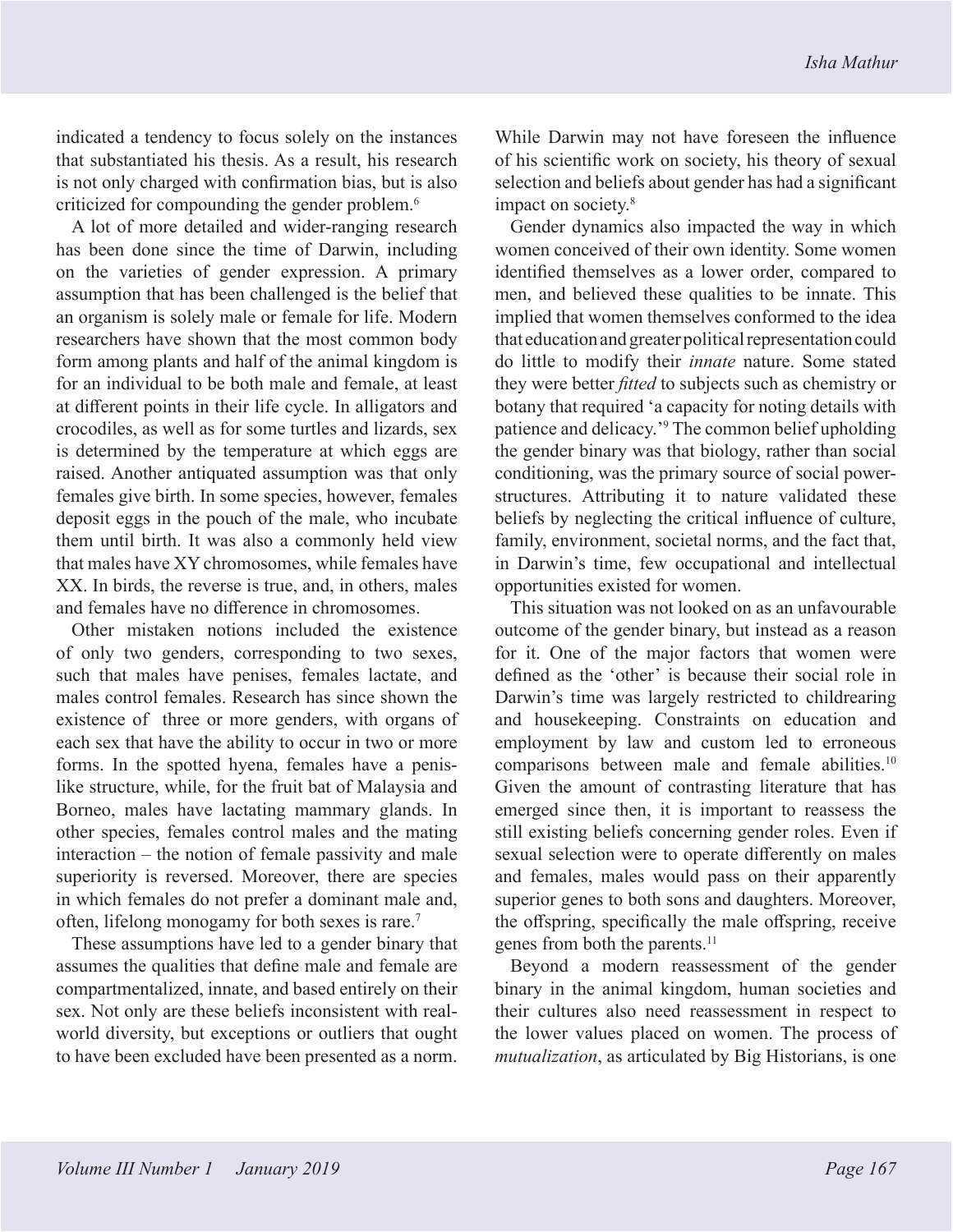<span id="page-3-0"></span>that leads to greater awareness of the relationships between human and non-human worlds. This helps us to assess the entirety of our existence and shows the liberating potential of establishing harmonious societies.<sup>12</sup> In that light, I now turn to examine my own community, the *Marwadi* of India, which expresses its own patriarchal power-structure through the practice of *ghoonghat* or veiling.

## *History of Veiling*

The custom of *veiling* encompasses a variety of clothing styles, from headscarves and face veils to allencompassing face and body garments. Veiling was a political statement denoting the status of an individual in ancient Persian, Mesopotamian, Greco-Roman, and Byzantine civilizations. For Assyrians, veiling had class as well as gender implications: Ancient Assyrian law required veiling for upper-class women but punished commoners for it.<sup>13</sup>

While popular references to veiling are today most often made to Islamic traditions, it also was a custom actively practiced by Christians and Jews – a common tradition of Abrahamic societies. Veils were worn during prayers as a symbol of submission and humility in the presence of God. Various representations of the Virgin Mary show her veiled, and this tradition is cherished by some Catholic nuns today. Moreover, since Roman times, brides have donned veils as a symbol of purity and chastity.

In Islam, veiling as a concept was introduced by the wives of the Prophet Muhammad, who covered their faces to distinguish themselves from other Islamic followers. There are two types of veils recognized in Islam, the *khimar* (headscarf) and the *jilbab* (robe). Although both predated Islam, the *jilbab* connotes respect and status, while also serving as an apparel of modesty and privacy. The practice of veiling gathered momentum after the death of Prophet Mohammed, when Islamic Arab communities wore black or white veils to distinguish themselves from the Christian blues and Jewish yellows.[14](#page-12-0) Under the Ottoman Empire in the 17th century, the veil became a symbol of rank and

wealth, but women in rural areas were slower to adopt it because it interfered with their work in the fields.

Veiling has deep historical ties across cultural communities. Its historical significance was premised on securing the modesty and sanctity of women, based on religious or cultural notions of gender roles. Veiling is but one of the many cultural practices that are rooted in the patriarchal compartmentalization of gender roles. Another practice, for example, is female genital mutilation, or removal of external female genitalia, most common in Africa, the Middle East, and Asia.[15](#page-12-0)

While female genital mutilation is said to have originated with the *pharaohs* in Ancient Egypt, it was also practiced in different parts of Africa, the Philippines, certain tribes in the Upper Amazon, in the Arunta tribe in Australia, as well as by early Romans and Arabs. In various cultures, FGM is known as an initiation and considered to mark a girl's passage to womanhood[.16](#page-12-0) In an attempt to curb female sexuality, the practice succeeds by preventing women from indulging in 'illicit sexual activities'. The logic of the practice is thus embedded in notions of purity and chastity inherently associated with womanhood in most cultures.

The maintenance of these patriarchal structures depends greatly on the secondary status of women. Some cultures preserved these practices by embedding them within the logic of mythology, which rationalizes the subjugation of women and manifests itself in even modern-day traditions. Anthropologist Sada Mire writes:

Some key Somali rituals revolve around fertility and kinship. Hence, in the context of Somali fertility rites, myths are pervasive. The landscape and objects give existence to ancient deities and unite with the suffering of women[.17](#page-12-0)

The veil and other such gendered practices are traditions connotative of the underlying status of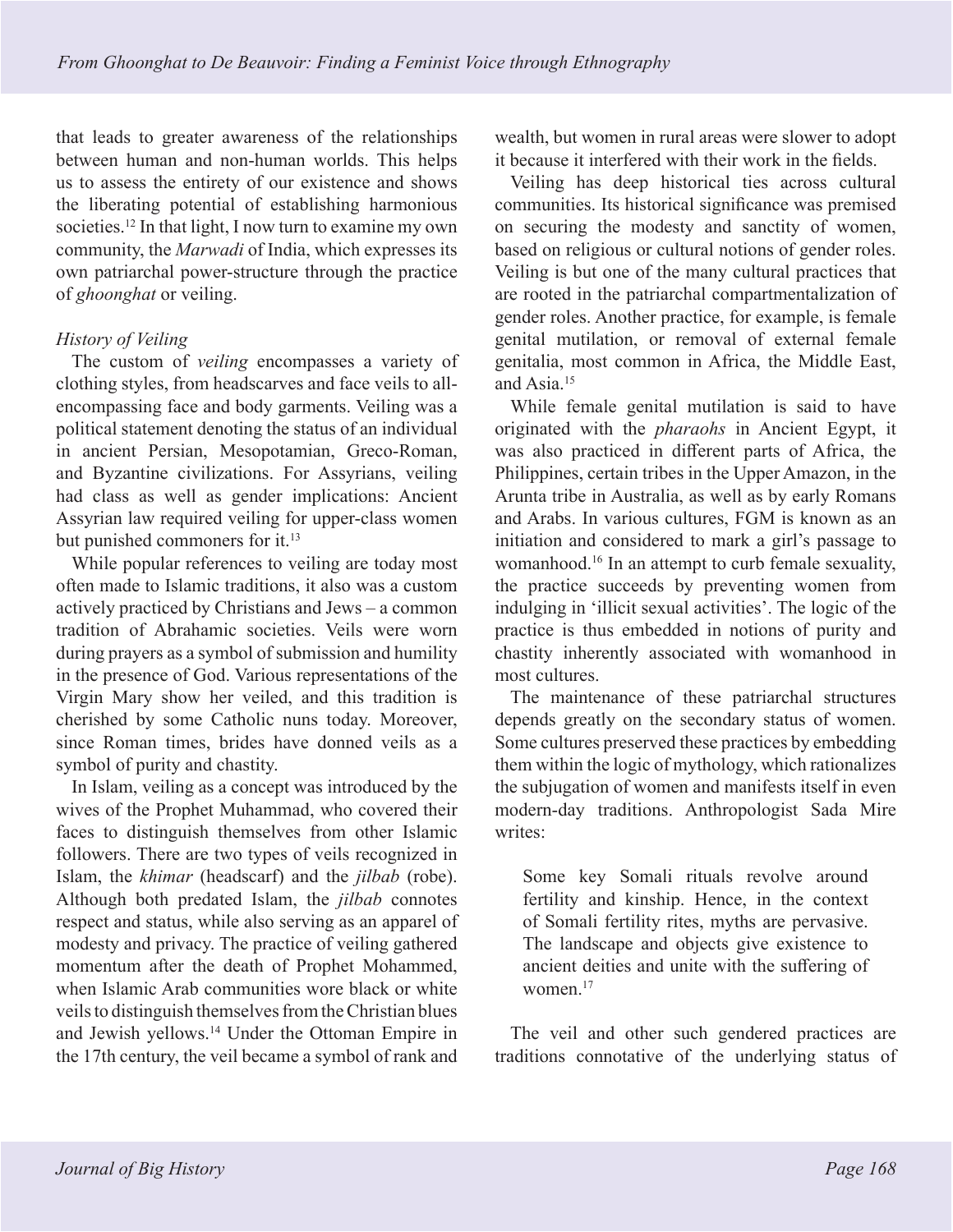<span id="page-4-0"></span>

Figure 1: Prevalence of female genital mutilation in different countries. Source: UNICEF, 2014, reported in Sarah Boseley, 'What is Female Genital Mutilation and Where Does it Happen?', *The Guardian*, 6 February 2014.

females as 'the Other'. In many ways, these practices are cultural artefacts that act as metaphors of seclusion for the female identity.

### *Movement Away from the Veil*

The class and rank connotations of veiling persisted up until the last century, when more privileged women began rejecting the practice, while women belonging to lower classes began adopting it as a symbol of upward mobility. In that light, the movement away from veiling was a socio-economic phenomenon.

Being the drivers of the world order in colonial periods, European and other Western nations prospered significantly, leading to higher standards of living and educational levels. Among the first to reflect on *modernity* and *rationality* vis-à-vis existing traditions, these communities began to question the premise of veiling and identified it as a form of patriarchal seclusion of women from the public sphere. The

recognition of the veil as a construct and not a mandate from God further contributed to its decline.

The anti-veiling movement also gained momentum outside of the West. In nineteenth-century Egypt, Qasim Amin, a leader of feminist thought in the Arab world, argued that the veil only served to restrict the productive capacity of women.<sup>18</sup> Late-nineteenth to early-twentieth-century colonial discourse also depicted the repression of women by traditional societies as an example of Western superiority. Shaarawi cast off her veil by calling it the biggest obstacle to women's engagement in public life[.19](#page-12-0) These actions were followed by feminists in Lebanon, Syria and Tunisia.

A major decline of veiling came when individuals began to recognize it as a form of gender discrimination. Many also argue that the decline was a side-effect of independence movements. Educator Leila Ahmed contends that, even though gendered practices and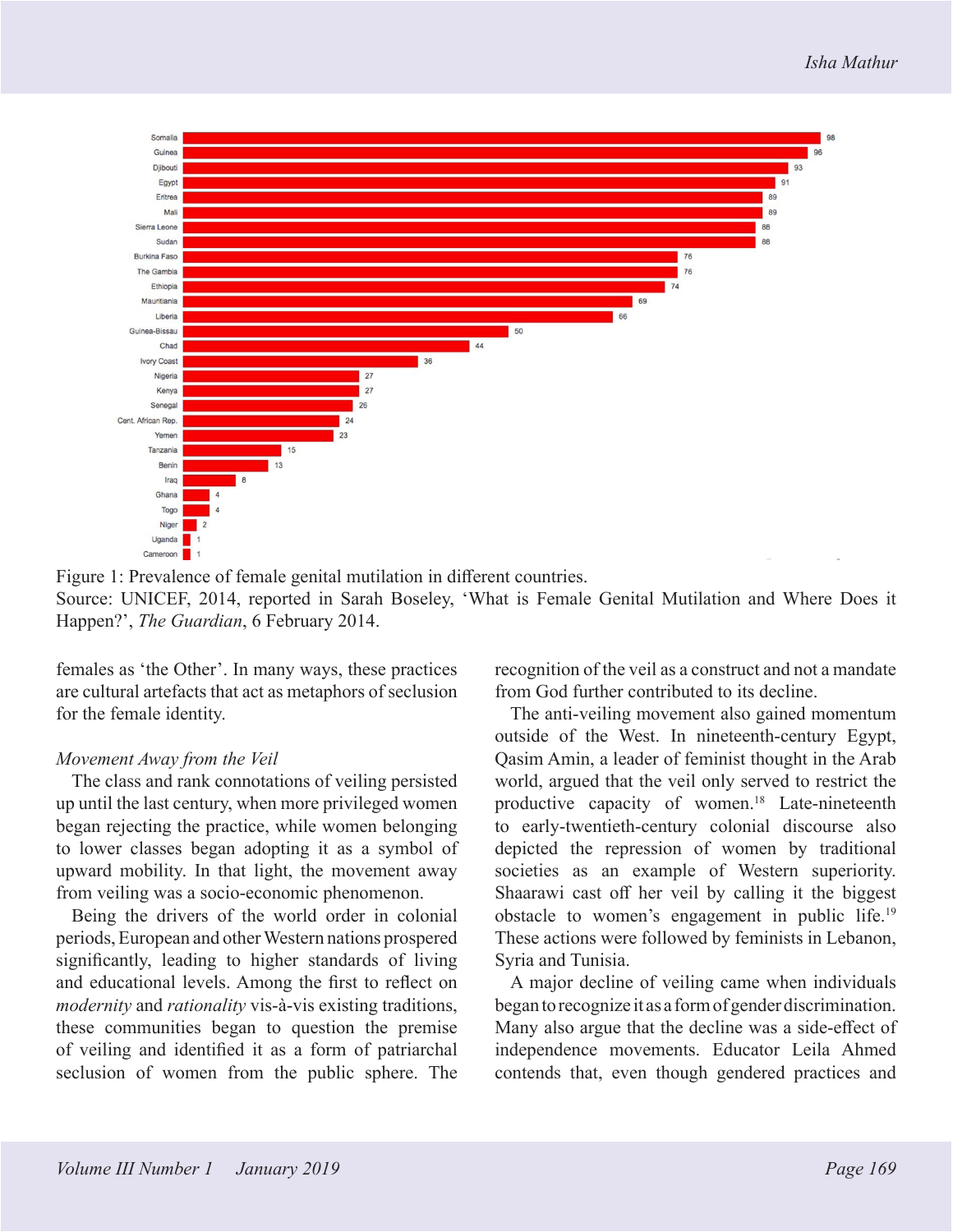<span id="page-5-0"></span>customs such as veiling are an indication of inequality, colonizers used it to further their self-interest and establish Western superiority[.20](#page-13-0) She writes:

When it comes to items of clothing, be it bloomers or bras, clothes have briefly figured as focusses of contention and symbols of feminist struggle in Western societies. It was at least Western feminist women who were responsible for identifying the item in question as significant and defining it as a site of struggle and not, as has sadly been the case with Muslim women, colonial and patriarchal men... who declared it important to the feminist struggle.<sup>[21](#page-13-0)</sup>

In the context of democratization, veiling is seen to be an issue in deciding which values and cultural practices are deemed acceptable to a democratic nation. The simple act of unveiling cannot be considered a movement towards gender equality if it violates a woman's right to choose. What feminists from all over the world are trying to establish is that the decline of the veil comes dangerously close to a colonial and patriarchal agenda. Labelling the practice as unequal on behalf of instead of with the women who practice it can be problematic. Therefore, I try to understand the thoughts and feelings of Marwadi women who wear the veil even today.

## *Women and the Marwadi Community*

The Marwadis are one of the ethno-linguistic communities of India. Originally from Jodhpur, Rajasthan, the Marwadis have come to be associated with other sub-cultures because of their specific job specializations pertaining to commercial and trade.

Marwadi women do not tend to be well educated, compared to women of other ethnic groups, even among wealthier families. If they are exposed to advanced education at all, they are often urged to study subjects like Home Science or Hindi Literature, subjects that would not pave the way for a career outside of the

home. Some Marwadi women have creatively taken part in the public sphere, such as volunteer work or running a small business. However, this calculated freedom is based on the idea that it would not shrink the focus on their domestic responsibility. The main duty of a Marwadi woman is to provide a stable household for her husband, sons, fathers, brothers and in-laws – men who dominate the world of business, trade, and the public sector.<sup>[22](#page-13-0)</sup>

Nonetheless, Marwadi women have increasingly obtained higher levels of education and a small percentage of them have achieved a more active part in public life by taking entrepreneurial positions in their family businesses. However, this is done only by not compromising a family's reputation by working for others, which would imply that a family is suffering from financial hardship. Even among these Marwadi female entrepreneurs, it would be hard to find women who identify themselves as feminists. They continue to hold traditional beliefs about gender roles that are at odds with the global feminist movement. One such belief that has managed to sustain itself is the idea of veiling in the Indian context.

## *Veiling as a Metaphor in the Marwadi Community*

The Marwadi custom of *ghoonghat* is a essentially premised on the commodification of women. The *ghoonghat* is a veil worn by a married Hindu woman of the Marwadi. The loose end of the sari or a duppatta (long scarf) is pulled over the head and face of a woman. This acts as a headscarf (*ghoonghat*). Etymologically, the term stems from the Sanskrit term *avagunthana*, meaning to 'cover' or 'hide'. The significance of the *ghoonghat* in is based on the logic of protecting the *laaj* (modesty, honor and shame) of a woman.

During marriage rituals, a bride wears the *ghoonghat,*  which is provided by both her parents and her inlaws as a symbol of trading one family's protection to another. A post-wedding ceremony then introduces the bride to her new family and uses the custom of *ghoonghat* to perpetuate restrictive ideas of gender. As each family member lifts the *ghoonghat* of the bride,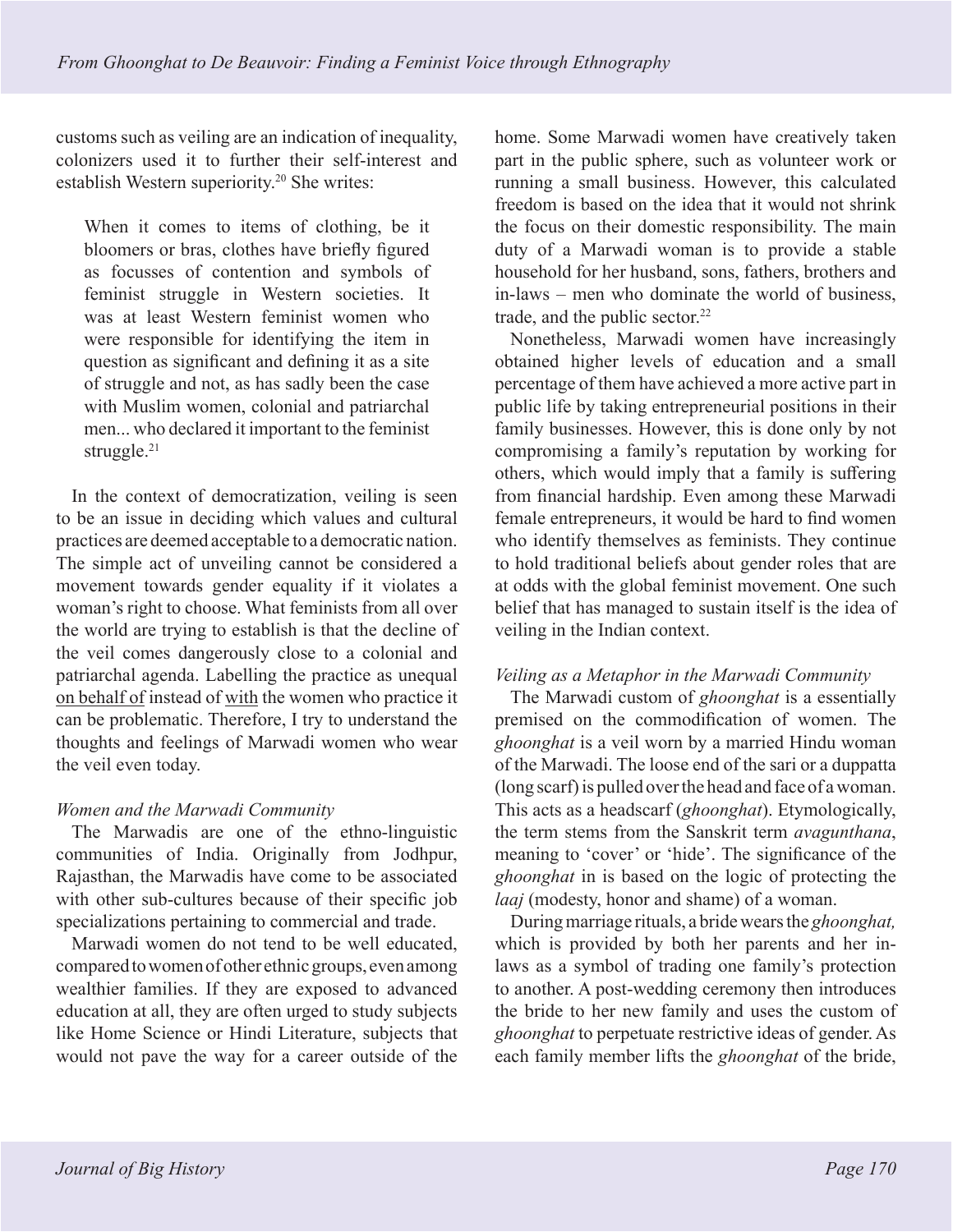<span id="page-6-0"></span>she is rewarded for her beauty. Additionally, the bride continues to wear the *ghoonghat* as a form of showing respect to her in-laws.



Image 1: Rashmi Mathur (the author's mother) wearing a *ghoonghat* at her wedding, Jodhpur, Rajasthan, 6 October 1996.

> Source: Rashmi Mathur wedding album.



Image 2: Marwadi women (author's aunts) at the wedding, Jodhpur, Rajasthan, 6 October 1996. Source: Rashmi and Ajay Mathur wedding album.

In Marwadi communities, physical space and gender are linked in everyday life. The practice of veiling has contributed to the designation of urban and ritual spaces as not only being public or private but also as social zones for gendered interaction. It is important to understand the intricacies of these compartmentalized domains, as they provide a framework for constructing and facilitating gender roles.

For instance, Marwadi women observe the *ghoonghat* predominantly in the house of their inlaws. These include the mother-in-law, father-inlaw, and other older male and female relatives of her husband. In extreme cases, 'observing' the *ghoonghat* translates into not being seen at all, resulting in the daughter-in-law hiding behind doors or curtains. The practice of *ghoonghat* does not translate into a mere physical covering of the woman but also dictates her interactions and self-expression.

In complying with the tradition of a *ghoonghat*, the daughter-in-law is also expected to veil her voice. This implies restrictions on the expression of her thoughts and opinions in the presence of her in-laws. In this way, veiling enforces familial hierarchy and female subjugation in the name of 'modesty'. This shows that 'public' and 'private' are not distinctions tied to the nature of the space itself but more to the gendered interaction of kinship. Thus, veiling in Marwadi communities produces a complex sense of space based on a woman's kin relationship to that space.[23](#page-13-0)

My mother, Rashmi Mathur, commented upon how changes in kinship after marriage affected her experience of being a woman.<sup>24</sup>

*Shaadi ke baad sabse zyada farak rok-tok ki wajah se padhta hai. Mein kahin bhi apni saas ko puche bina nahi jaa sakti. Sab in-laws ke saamne ghoonghat mein rehna padhta hai. Zyada bolne aur karne ki bhi aazadi nahi hoti.*

Translation: The one thing that changes the most after marriage is freedom. I can't go anywhere without consulting my mother-inlaw. I have to wear a *ghoonghat* in front of all my in-laws. I do not have the freedom to do anything or say anything on my own.

The point she makes is that post-marital kinship destroys her individual freedom. Her actions, desires and mannerisms are dependent on the relationship she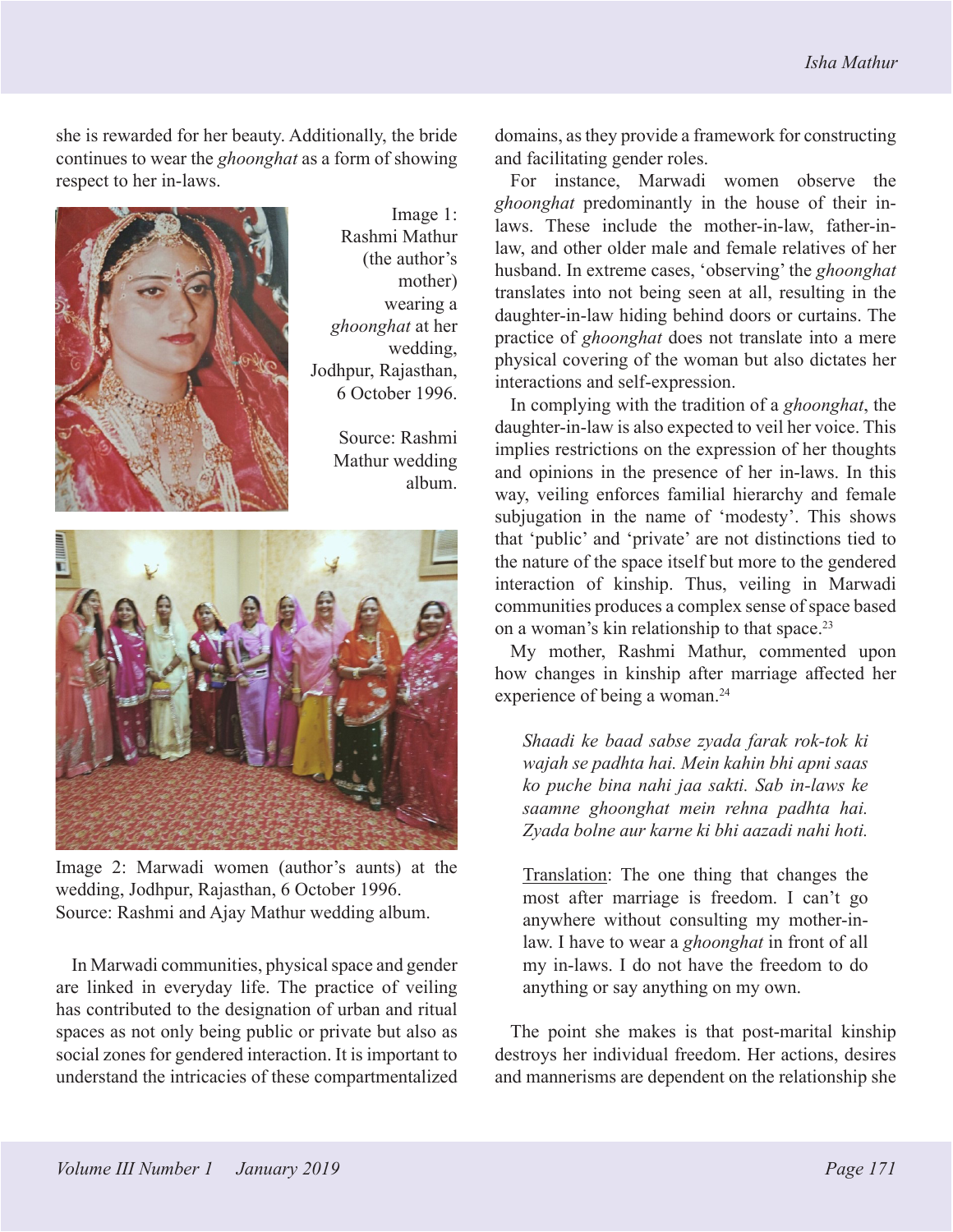

Percentage of Hindu women practicing ghunghat, by age

Figure 2: Prevalence of the practice of *ghoonghat*.

Source: Janhavi Sen, 'Understanding Prejudice: The Skewed Way Indians Still Think About Gender and Caste', *The Wire*, 11 January 2018, <https://thewire.in/caste/caste-gender-prejudice-india-inter-caste-marriage>.

has to her in-laws and male counterparts, such as her husband and father-in-law.

She also remarked on the extension of this deference to include males outside the family, a result of the expansion of the patriarchal Rajput community throughout India, including among the Marwadi. A community associated with ideas of warriorhood, the Rajputs ruled several kingdoms in Rajasthan and were army commanders of various rulers in pre-colonial India. This led to the proliferation and amalgamation of their ideas with those of the Marwadi. For instance, instead of the *ghoonghat*, the Rajputs use the notion of *purdah* to seclude women from public and political life. While the *ghoonghat* is an individual veil, *purdah* implies physical demarcation of areas specific for women by using screens, curtains, and even walls.

*Rajputon ki wajah se bhi bahot farak padha hai. Jaise hi koi male in-law hamare saamne se nikalta tha, humein wahin neeche beth jaana tha respect dikhane ke liye.*

Translation: The Marwadi culture has been impacted by the *Rajputs* insofar as whenever an older male member of the family or male in-law walks by a married Marwadi woman, she is expected to sit down to show respect.

As mentioned, the metaphor of veiling also secludes women from voicing their opinion after marriage. She states:

*In-laws ke saamne zyada kuch bol nahi sakte. Har baat ko 'Ji hukum' kehke chup ho jaana hota hai. Zyada ghar-karche or kaam ke mamle mein baat karna allowed nahi hota.*

Translation: You have to silence your voice in front of your in-laws and only restrict to responding with the words '*Ji Hukum'* which literally translates to 'Yes Sir.' In terms of property, work and expenditure, women have no say and are compelled to silence their opinions.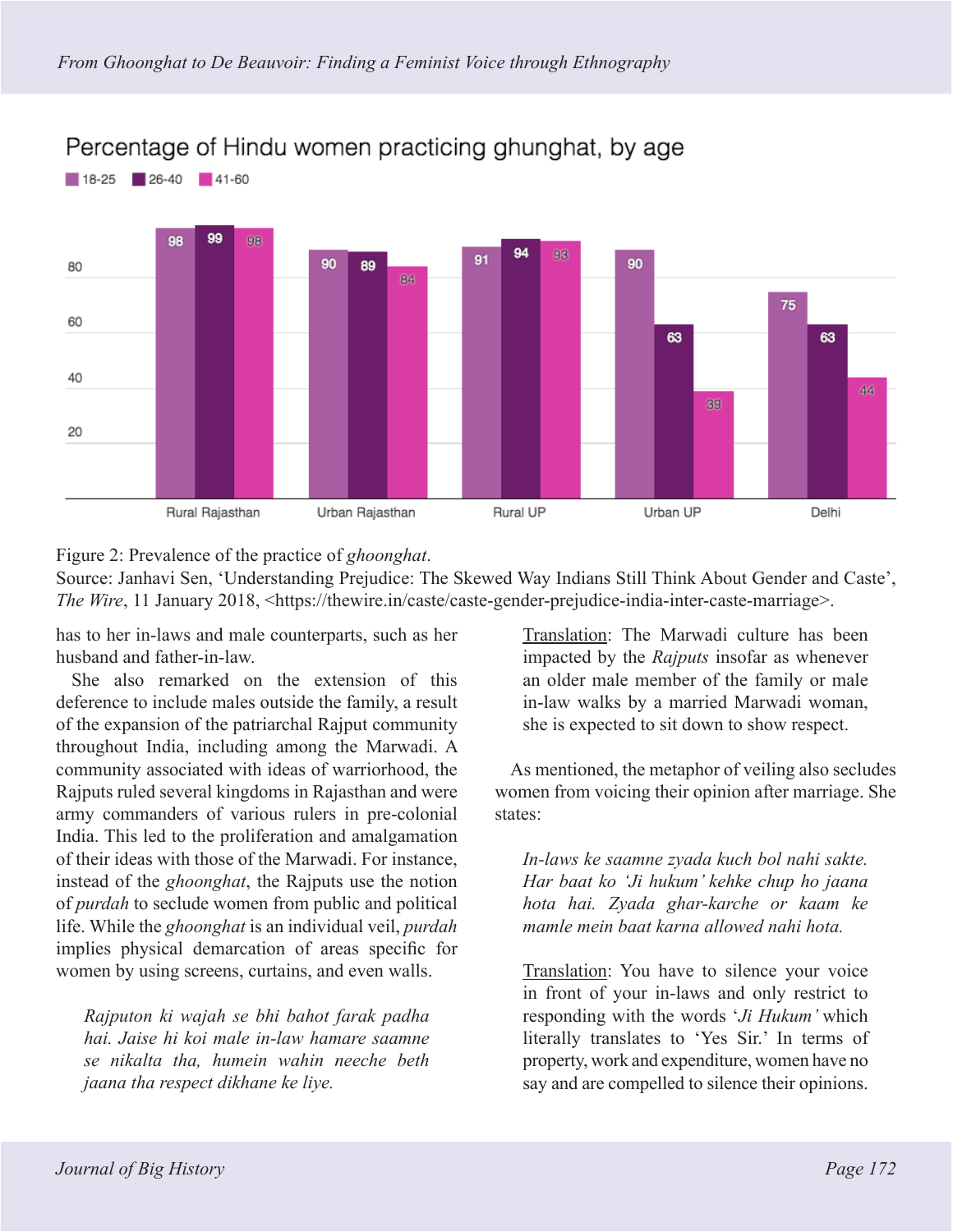The idea of veiling also applies to seclusion of women from everyday family activities. Differential treatment of women during mealtimes is one of them. A Marwadi daughter-in-law is expected to wait until her husband and father-in-law finish their meals before serving herself – the public sphere is therefore defined by the presence of males. As with the practice of *ghoonghat,* this further serves to seclude women. Rashmi Mathur says:

*Shaadi ke pehle jab marzi ho tak khaana kha sakte the. Lekin shaadi ke baad, sirf saas, sasur, husband aur baaki in-laws ke khaane ke baad hi kha sakte ho.*

Translation: The freedom to eat as you please is taken away after marriage. One can only consume food after all the in-laws and the husband have eaten their share.

The primary understanding is that kinship and marriage are critical to understand how spaces are gendered through veiling.

### *Patriarchy of the Marwadi Community and Me*

My father, Ajay Mathur, and my mother, Rashmi Mathur, both grew up in Jodhpur, Rajasthan. A distinct feature of Marwadi communities is the primacy given to kinship and community, and so they grew up into lives rooted in tradition. However, my father moved to Mumbai for work, and, after they married, they settled in the Goregaon suburb, a modern, middleclass neighborhood. As a result, they lived in a more heterogeneous society and were exposed to ideas not in accordance with tradition. I think the broadening of perspective played a significant role in my own nontraditional upbringing, but this change was not linear. It was gradual … and is still is developing.

Like all children, I was susceptable to the internalizing of gender roles. My mother was never really a full person after she conceived me, as her efforts were reduced to glorifying motherliness as the highest goal of womanhood. I was told that academic

achievement was essential for professional success, but I came to understand that this expressed importance of education in a woman's life is only superficial. It was as though me and (by extension) other girls were being polished in school only to have a high cash value in the marriage market. As a result, instead of internalizing gender roles, my family life came to be a source of better understanding the artificial nature of social roles and their potential flexibility.

My relatives would talk about my father in high regard if he ever 'helped' my mother with domestic work. While helpfulness is praiseworthy, the descriptive language of help should be rebuffed if it is solely premised on gender roles. Nevertheless, I was exposed to ideas that assumed domestic work and caregiving to be domains occupied by women alone impacted the way in which I viewed every other woman, especially working women with children.

While growing up, I was always loved a little more, cared for a little more, protected a little more, and appreciated a little more. This tendency of being given 'a little more' was in contrast to my cousins, who were all boys. I do not think I quite understood why this was the case as a child, but I do recall my grandmother mentioning that a girl child must always be treated with special care. Naturally then, when I was 'protected' from playing sports and told to cultivate a more *feminine* hobby like dancing, I thought it was in my best interest, or worse, I thought this is what girls were supposed to do.

The problem with such inherently oppressive ideas of womanhood was that I was perpetually confused about my standing in the system. On one hand, I saw my educated mother willingly compromise her professional growth to be a caregiver, while on the other, I was being praised for my professional aspirations. I was privy to conversations about my future marriage as an ultimate achievement and, while my male cousins were always asked about their career plans, my worth was measured against the number of dishes I could cook. Conditioning girls to aspire to marriage and young boys to professional excellence creates an imbalance from the start. As a result, a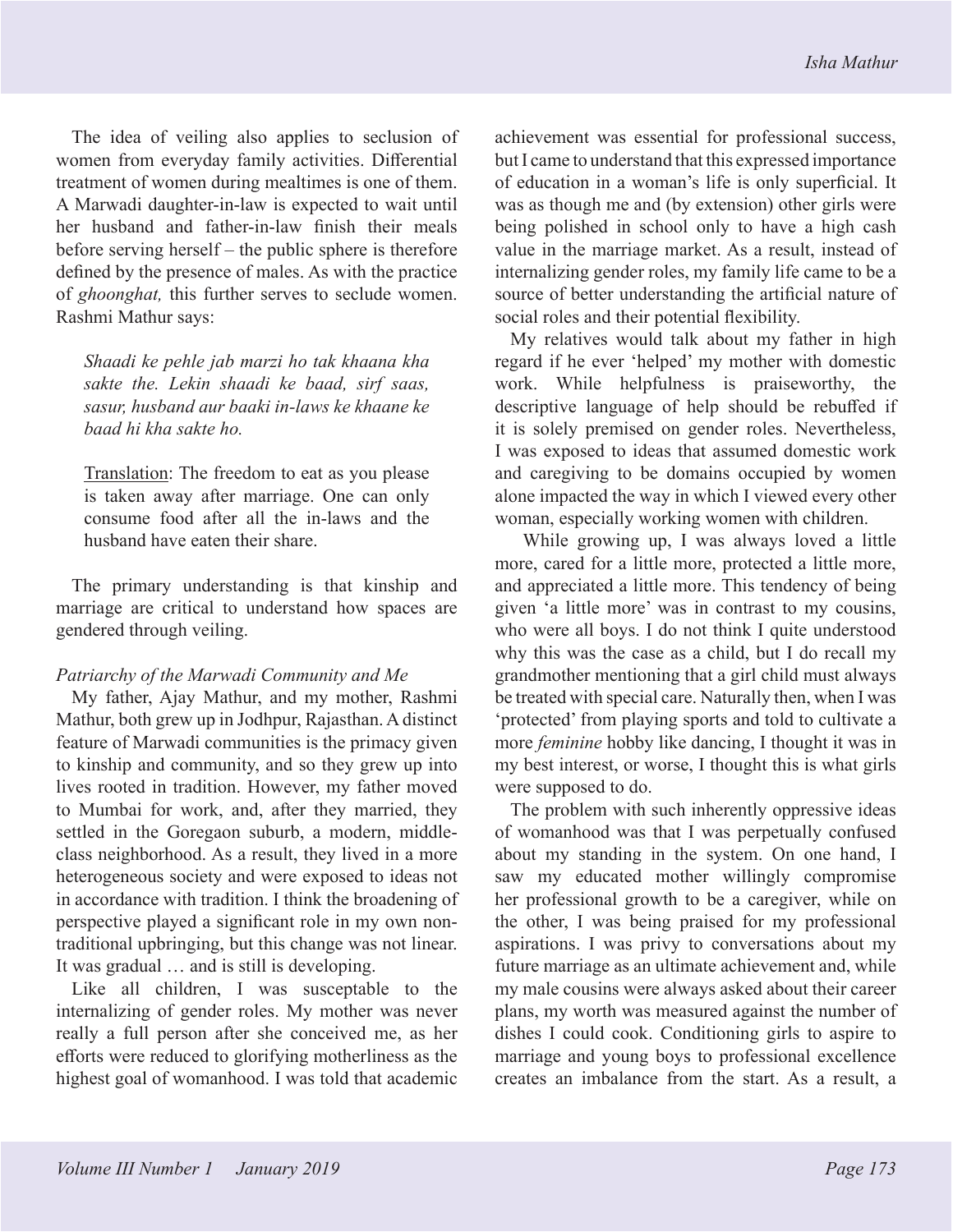<span id="page-9-0"></span>marital relationship is far from ideal because the institution is valued more by one gender than by the other.

By virtue of residing in a cosmopolitan urban space like Mumbai, veiling was a phenomenon that I understood only when visiting our hometown in Jodhpur. My mother observed the *ghoonghat* only in the presence of her in-laws in Marwadi spaces. It was an implicit understanding that veiling was a custom restored in the presence of orthodoxy. Although veiling in the form of *ghoonghat* was never demanded of me, I was expected to 'cover' myself, depending on the nature of the space. This implied that, while I was never veiled in the name of tradition, the idea of 'modesty' was imbibed through restrictions on clothing in the presence orthodox family members. The notion of physically covering a woman's body has resurfaced as a more modern-day clothing restriction in the lives of urban women.

Even though I am not expected to alter my clothes or my voice or forgo agency within the safe space of my immediate family, that is not the case when I travel to places like Jodhpur or Jaipur. The closer I am to the Marwadi community and my extended family, the more I am expected to adhere to traditional ideas of womanhood. This substantiates the idea that the closer the Marwadi communities live, the more complex the gender dynamics are, with little room for independence of women.

# *Reflection and Analysis*

My childhood, pleasant as it was, was filled with contradictory experience, ones sometimes overtly and sometimes subtly sexist. These experiences are characteristic of patriarchal societies all around the world, so I have found anthropologist Sherry Ortner's analysis of gender, nature and culture to be helpful in understanding them. The core argument of her famous article, 'Is Female to Male as Nature is to Culture?' (1972), is that the subjugation of women results from cultural distortions of social institutions.[25](#page-13-0)

As Ortner addresses it, *nature* is seen by modern, cosmopolitan society as inferior to *culture*, since

nature just passively exists, while culture is humanity's way of transformation. This notion goes back to nineteenth-century biological determinism, discussed earlier in my paper, a notion that resulted in the gender-binary social system. Female physiology has been interpreted by male society to be closer to nature, because of women's greater bodily involvement with reproduction. But, as Ortner notes, differences of 'superior' and 'inferior' only exist within culturally defined value systems; it is human society that has culturally restricted women's social roles and placed limits on their social mobility.

In other words, culture has the capacity to *socialize* views of nature, which it has done to the disadvantage of women. Men have become proprietors of the public sphere – ritual, politics, and regulation. It is not just the bodily processes of women that men have identified as inferior but also the locations in which those processes take place. Female space is negatively compartmentalized, while the male's public sphere is interpreted as a higher, more important form of existence, because of its inter-familial, integrative and universalistic concerns.

The practise of *ghoonghat* is part of this sexist discrimination, since it is based on the gender binary and confines women to a domestic sphere. Marwadi communities restrict women's participation in society through veiling, which controls a woman's ability to participate equally in political life, claim rights to resources, exercise volition, and fulfill their complete agency.

# *Change and Society*

It is important to understand how societies can develop a better understanding of gender roles and gendered cultural practices. When societies began recognizing gender histories, the modalities of power became more evident. Varied degrees of female subjugation exist in every type of structure; gender issues are extremely profound. To be able to tackle this pervasive problem is one of the sentiments shared by visionaries in the field of big history.

In their attempt to pave a more activist path for the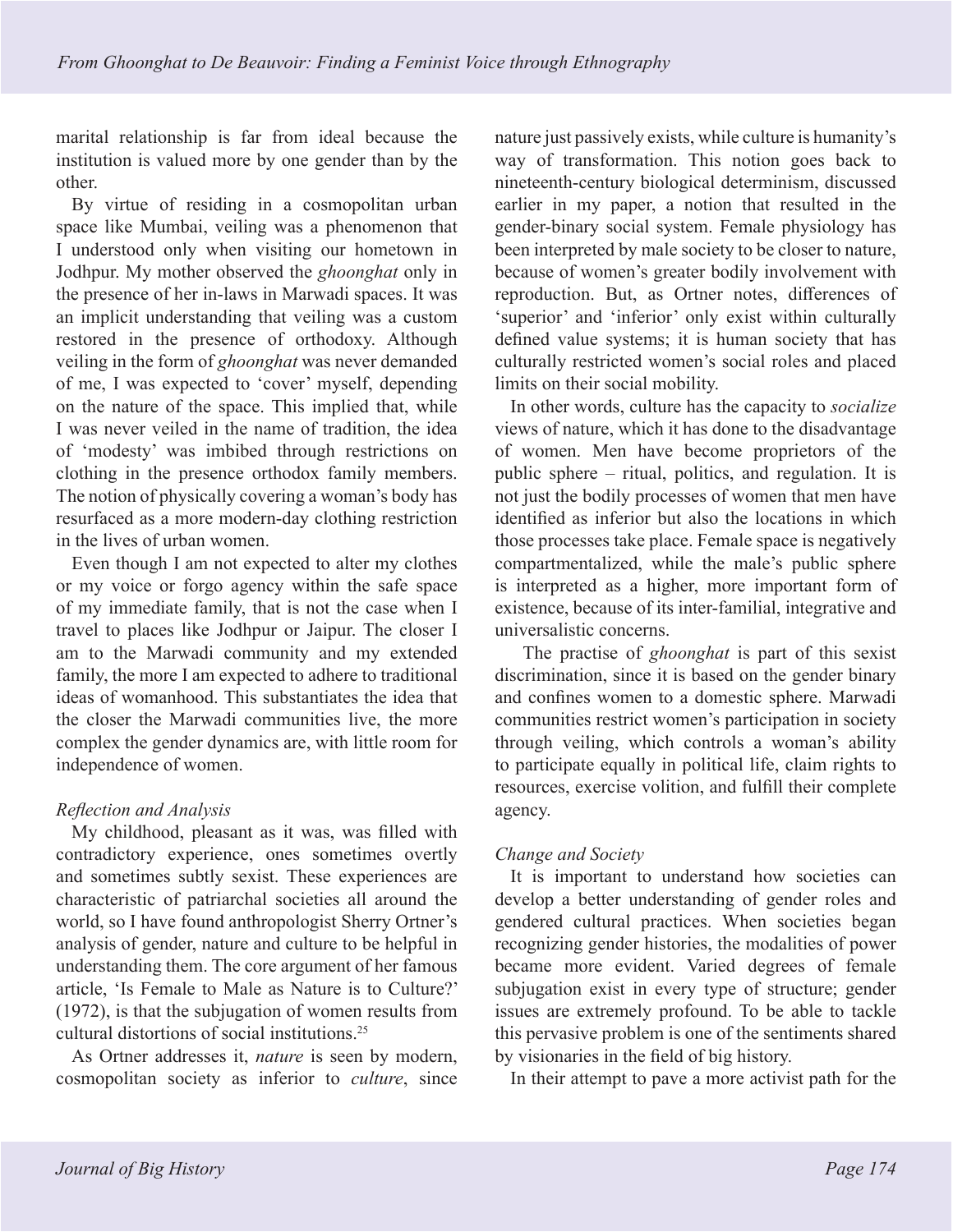<span id="page-10-0"></span>future, Nobuo Tsujimura, Hirofumi Katayama and Barry Rodrigue of the Asian Big History Association encourage individuals to find, reimagine, build and sustain a new reality. This idea has been a driving force for me to reimagine cultural reality and develop my voice, as reflected in their following observation:

If you don't fit in with the old world, old custom and old roads, you can walk in a new direction where nobody walks. You can find, live and cherish a new reality by yourself[.26](#page-13-0)

While the objective of this paper is to assess the underlying logic of subjugation and see the potential for change, it is important to note that change is complex. The subjugation of women is a construct of culture and not a fact of nature, which makes the implications for social change circular. This implies that a different cultural view can only arise out of a different social actuality and vice-versa. Just transforming institutions (voting, quotas, equal pay) will not by themselves change cultural norms. Likewise, just raising consciousness, revising educational material or altering mass-media imagery will not be successful unless there is corresponding institutional change to safeguard and reinforce a changed view.<sup>27</sup>

The two-fold interaction needed to address change for women is well enunciated in Simone de Beauvoir's *The Second Sex* (1949).<sup>28</sup> In it, she argued for changes to social and institutional structures, such as access to equal education, contraception, abortion, and economic freedom. These systemic changes then become a basis for philosophical liberation, when one advocates for freedom and defines its essence. The way in which de Beauvoir established the relationship between structural changes and changes in socialization is a remarkable feminist insight. Structural change devoid of socialization makes women complicit in their own subjugation, due of lack of knowledge and understanding, but socialization without structural change limits self expression.

One of de Beauvoir's important insights lies in understanding the relationship between dependency and inequality. Her focus on providing women with productive labour opportunities and autonomy of work seeks to decrease a woman's dependence and demands that she embrace her freedom of choice. Independence is not just construed as a result of liberation but also as a process that leads to equality.

In this way, I find de Beauvoir's strategies and my proposals for the independence of women are very much in keeping with the commercial heritage and ideals embodied by the Marwadi community, although expanded to include all its members, not just its males. Thus, I am happy to find myself part of an ancestral legacy, but in a modern, transformative way and on a global scale.

## *Conclusion*

Astronaut and physician Roberta Bondar describes a time without any boundaries in her discussion of big history.[29](#page-13-0) She describes how the natural environment was understood as interconnected in earlier times. However, in an attempt to sustain and foster more sophisticated societies, human beings developed political boundaries to segregate societies and disciplines. In this process, we lost our connectedness to the natural world. Extrapolating this understanding to the concept of gender, it can be said that the development of boundaries in the form of gender binaries have led us astray from our inherent interconnectedness. Human beings need to revisit our fundamental connection to the natural world so as to eliminate the gender binary. This will not only bring about change in an oppressive cultural system, but also rebuild and deepen our connection with our natural environment.

I have used what big historian Barry Rodrigue calls a 'telescoping perspective'[.30](#page-13-0) His vision for big history is one that approaches issues on a micro as well as macro level. Understanding the particular gendered practices in various cultures and doing a microanalysis of gender in the Marwadi community has equipped me with the tools of extrapolating it to a more universal gender problem, indeed a human problem. This connection not only addresses the challenge globally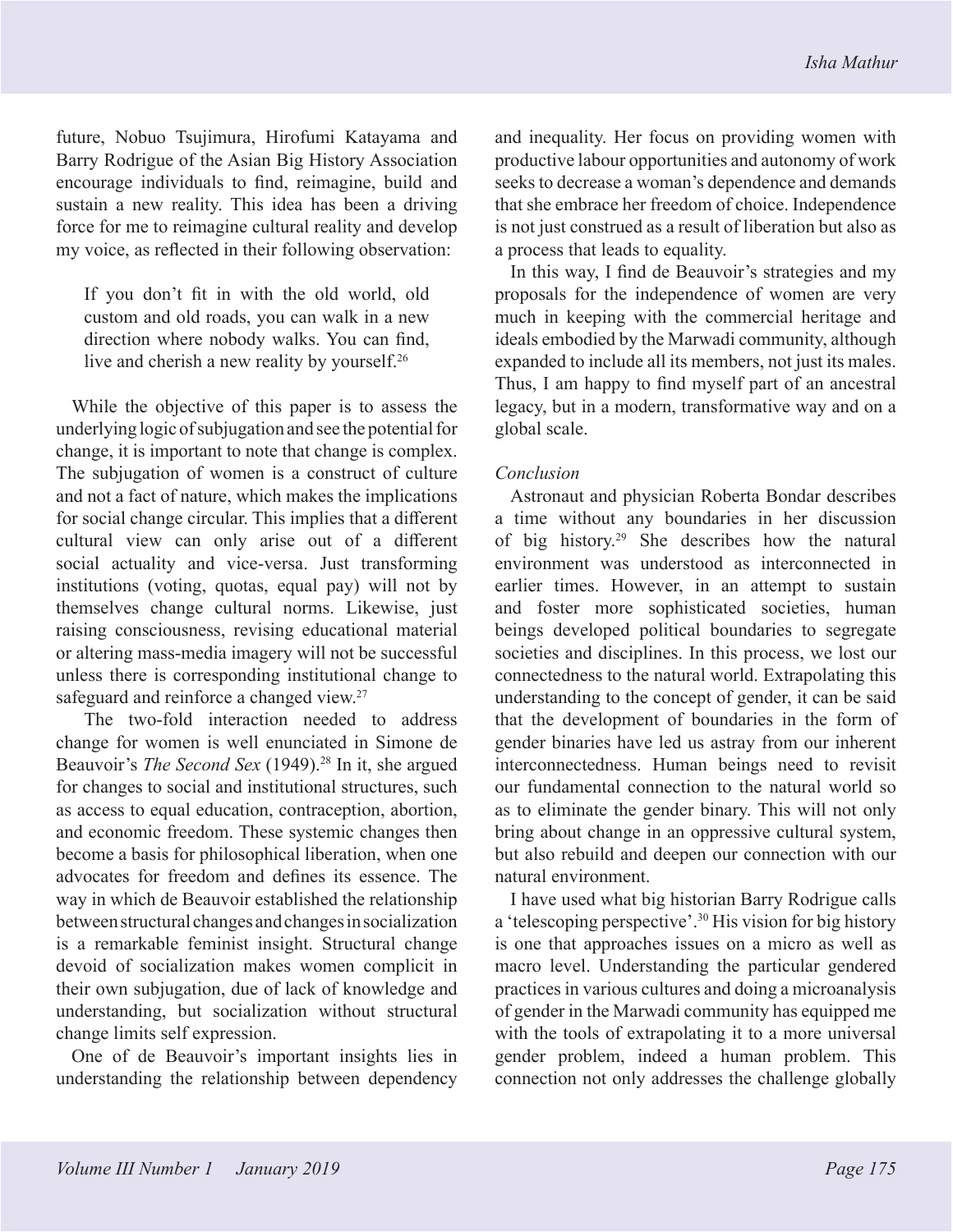but also provides an insight into our larger existence.

My aim is not purely academic. I wish to see genuine change. To that end, taking a big history approach has not only rendered my study more holistic and interdisciplinary, but it has created a liberating process. By assessing the deeply engrained roots of female subordination and then re-envisioning its framework led me to emancipatory ideas about ourselves and our identity as a continuum. Therefore, adopting a big history approach leads to an empowering message that deepens the understanding of our relationship with ourselves and our nature.

#### **Acknowledgements**

I would like share my appreciation with Professor Barry Rodrigue at the Symbiosis School for Liberal Arts for serving as my mentor in the process of researching and writing this article. I also warmly thank Maitreyi Natarajan, Ananya Gouthi, Nikhil Zacharias and Chetan Gollapalli for helping me develop my ideas and constantly encouraging me. I am grateful to the Symbiosis School for Liberal Arts for giving me the opportunity to work on this research, including at their Conference for Interdisciplinary Studies and Big History in March 2018. I am indebted to the members of the International Big History Association for providing guidance, especially Professor Barry Wood at the University of Houston (Texas) and Professor Lowell Gustafson at Villanova University (Pennsylvania). I would like to extend my heartfelt gratitude to my parents and friends for their unending encouragement through all my projects – especially my mother, Rashmi Mathur, for participating in this project and enhancing its value.

**Isha Mathur** is a graduate of the Symbiosis School for Liberal Arts, with a major in Media Studies and a double minor in Philosophy and International Relations. Her undergraduate research reimagines disciplinary boundaries to explore public culture (especially cinema) through the Hindu philosophy of Advaita Vedanta (spiritual enlightenment). She focuses on the phenomenon of change with respect to individuals and societies to uncover the universal relationships between culture and identity, including the experiences of women in Marwadi communities in western India. Isha may be contacted via e-mail at  $\le$ isha.mathur@ssla.edu.in>.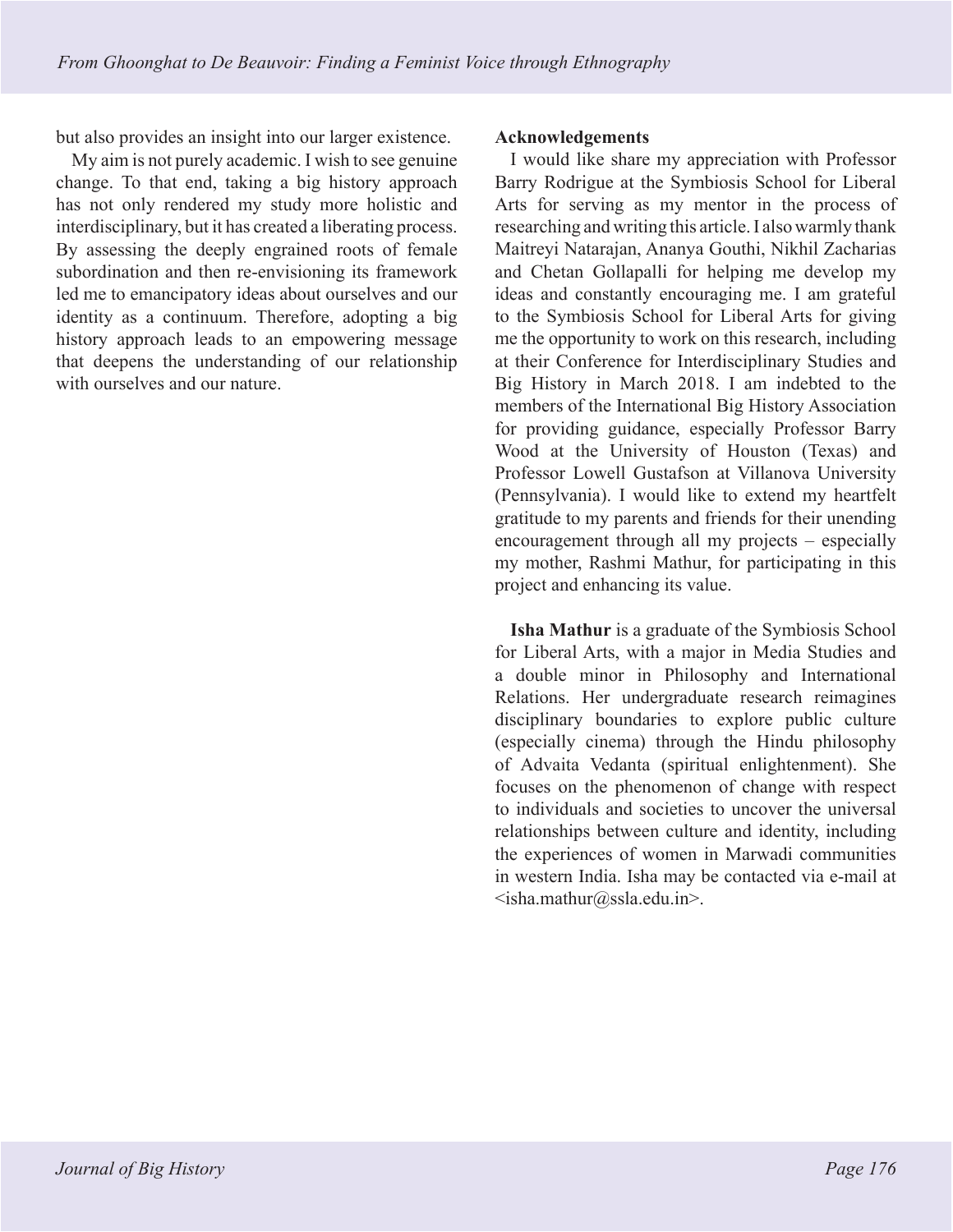## <span id="page-12-0"></span>**Endnotes**

- [1](#page-0-0) Sherry Ortner, 'Is Female to Male as Nature Is to Culture?', pp. 5–31, *Feminist Studies*, vol. 1, no. 2, autumn 1972, p. 5.
- [2](#page-0-0) Nubuo Tsujimura and Hirofumi Katayama, 'Think Cosmically, Act Globally: Emerging Clues for the Big History Movements', in *Our Place in The Cosmos: Big History and Universal Consciousness,* ed. Barry Rodrigue, special edition of *The International Journal for Transformation of Consciousness,* vol. 3, no. 1, June 2017, pp. 49–51.
- [3](#page-1-0) Stephanie Shields and Sunil Bhatia, 'Darwin on Race, Gender, and Culture', *American Psychologist*, vol. 64, no. 2, February 2009, pp. 111–119.
- [4](#page-1-0) Charles Darwin., *The Descent of Man: And Selection in Relation to Sex*, Princeton: Princeton University Press, [1871] 1981, pp. 326-327.
- [5](#page-1-0) Shields and Bhatia, 'Darwin on Race, Gender, and Culture'.
- [6](#page-2-0) Joy Johnson, Lorraine Greaves, and Robin Repta, 'Better Science with Sex and Gender: A Primer for Health Research.' Vancouver: Women's Health Research Network, 2007.
- [7](#page-2-0) Joan Roughgarden, *Evolution's Rainbow*, Berkeley: University of California Press, 2009, pp. 13–22.
- [8](#page-2-0) Shields and Bhatia, 'Darwin on Race, Gender, and Culture'.
- [9](#page-2-0) Shields and Bhatia, 'Darwin on Race, Gender, and Culture'.
- [10](#page-2-0) Cristina Rivera-Garza, Book review of Gilbert Herdt's *Third Sex, Third Gender*, pp. 177–180, *Ethnohistory*, vol. 43, no. 1, Winter 1996, p. 177.
- [11](#page-2-0) Roughgarden, *Evolution's Rainbow*, pp. 25–38.
- [12](#page-3-0) Barry Rodrigue, Leonid Grinin and Andrey Korotayev, 'Introduction: From Big Bang to Galactic Civilizations – An Introduction to Big History, in *From Big Bang to Galactic Civilizations: Big History Anthology,* Volume l: *Our Place in the Universe: An Introduction to Big History,* eds. Barry Rodrigue, Leonid Grinin and Andrey Korotayev, Delhi: Primus Books, 2015, p. 10.
- [13](#page-3-0) Richard Freund and others, *The Veiling of Women in Judaism, Christianity and Islam*, Hartford: The Maurice

Greenberg Center for Judaic Studies, University of Hartford, Connecticut, USA, 2011, <http://uhaweb. hartford.edu/greenberg-center/Veiled%20Women%20 Catalog.pdf>, accessed 14 October 2018.

- [14](#page-3-0) Freund, *The Veiling of Women in Judaism, Christianity and Islam*.
- [15](#page-3-0) 'What is Female Genital Mutilation or FGM?', 5 October 2017, <http://www.aljazeera.com/indepth/ features/2017/10/female-genital-mutilationfgm-171004101413764.html>, accessed 14 October 2017.
- [16](#page-3-0) Sirkku Hellsten, 'Rationalising Circumcision: From Tradition to Fashion, From Public Health to Individual Freedom – Critical Notes on Cultural Persistence of the Practice of Genital Mutilation.' *Journal of Medical Ethics*, vol. 30, no. 3, 2004, pp. 248–253.
- [17](#page-3-0) Sada Mire, 'Somalia: Studying the Past to Create a Future', pp. 279–288, in *From Big Bang to Galactic Civilizations: A Big History Anthology*, Volume II, *Education and Understanding: Big History around the World*, eds. Barry Rodrigue, Leonid Grinin, Andrey Korotayev, Delhi: Primus Publishing, 2016, p. 285.
- [18](#page-4-0) Qasim Amin (1863–1908), an Egyptian lawyer, is best known for his advocacy of women's emancipation in Egypt, through a number of works, including *The Liberation of Women* and *The New Woman*. In the first of these books, in 1899, he began with the premise that the liberation of women was an essential prerequisite for the liberation of Egyptian society from foreign domination, and used arguments based on Islam to call for an improvement in the status of women. Nadia Sonneveld, (2017), 'From the Liberation of Women to the Liberation of Men? A Century of Family Law Reform in Egypt', *Religion and Gender*, vol. *7*, no. 1, 2017, pp. 88–104.
- [19](#page-4-0) Huda Shaarawi (1879–1947) was an Egyptian feminist and nationalist who established numerous organizations dedicated to women's rights and is considered a founder of the women's movement in Egypt. She grew up in the harem system, in which women were confined to secluded apartments within the home and wore face veils when going outside. In 1908, Shaarawi helped found the first secular philanthropic organization operated by Egyptian women, a medical dispensary for underprivileged women and children. Sandra Mokalled, *Faces of Feminism in Early Twentieth Century Egypt*, M.A. Thesis, History, Clemson University, 2016,